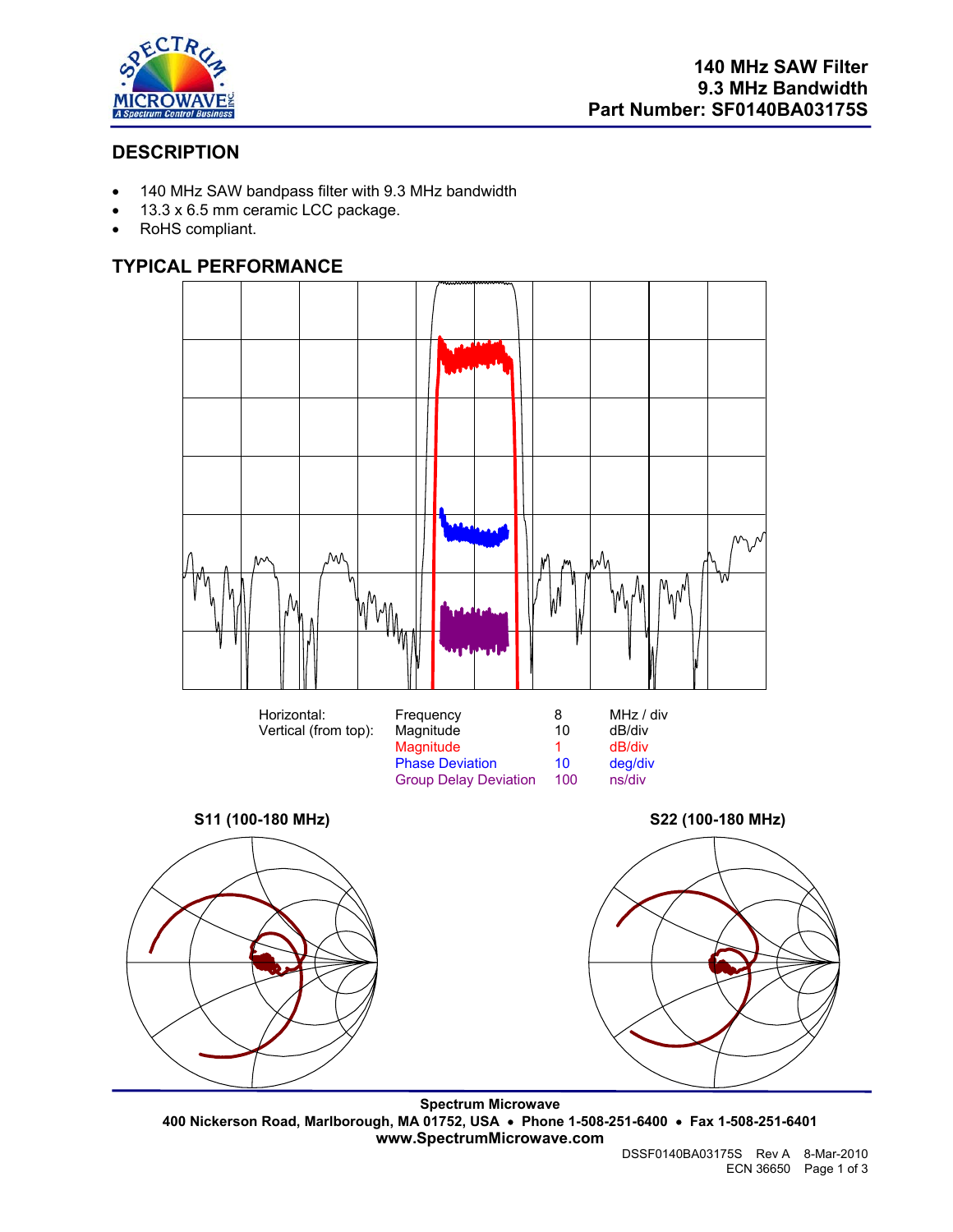

#### **SPECIFICATION**

| <b>Parameter</b>                            | <b>Min</b> | <b>Typ</b> | <b>Max</b> | <b>Units</b> |
|---------------------------------------------|------------|------------|------------|--------------|
| Center Frequency (Fc) <sup>1</sup>          |            | 140.00     |            | <b>MHz</b>   |
| Insertion Loss <sup>2</sup>                 |            | 12.5       | 13         | dВ           |
| Lower 1dB Band Edge                         |            | 134.86     | 135.35     | <b>MHz</b>   |
| Upper 1dB Band Edge                         | 144.65     | 145.30     |            | <b>MHz</b>   |
| Lower 30dB Band Edge                        | 132.325    | 133.44     |            | <b>MHz</b>   |
| Upper 30dB Band Edge                        |            | 146.60     | 147.675    | <b>MHz</b>   |
| Lower 40dB Band Edge                        | 120        | 133.22     |            | <b>MHz</b>   |
| Upper 40dB Band Edge                        |            | 146.77     | 155        | <b>MHz</b>   |
| Passband Ripple <sup>3</sup>                |            | 0.6        | 1          | $dB$ p-p     |
| In/Out Return Loss at Fc                    | 12         | 18         |            | dB           |
| Rejection <sup>2</sup>                      |            |            |            |              |
| (70 to 120 MHz)                             | 40         | 45         |            | dB           |
| 155 to 210 MHz)                             | 40         | 45         |            | dB           |
| <b>Temperature Coefficient of Frequency</b> |            | -86        |            | ppm/°C       |
| <b>Ambient Temperature</b>                  |            | 25         |            | °С           |
| System Source and Load Impedance            |            | 50         |            | Ω            |

Notes: 1. Defined as the average of the lower and upper 3 dB frequencies.

2. All dB levels are defined relative to the insertion loss.

3. Defined over 135.35 to 144.65 MHz.

#### **MAXIMUM RATINGS**

| Parameter.                         |                          | Max   |        |
|------------------------------------|--------------------------|-------|--------|
| Storage Temperature Range          | -55                      | 85    | $\sim$ |
| <b>Operating Temperature Range</b> | -15                      | 85    | $\sim$ |
| Input Power Level                  |                          | $+13$ | dBm    |
| DC Voltage Between Each Terminal   | $\overline{\phantom{0}}$ | 15    |        |

### **MATCHING CIRCUIT**



Notes:

1. Recommend +/-2% tolerance components; typical inductor Q=40.

2. Component values shown are for reference only and may change depending on board layout.

**Spectrum Microwave 400 Nickerson Road, Marlborough, MA 01752, USA** • **Phone 1-508-251-6400** • **Fax 1-508-251-6401 www.SpectrumMicrowave.com**